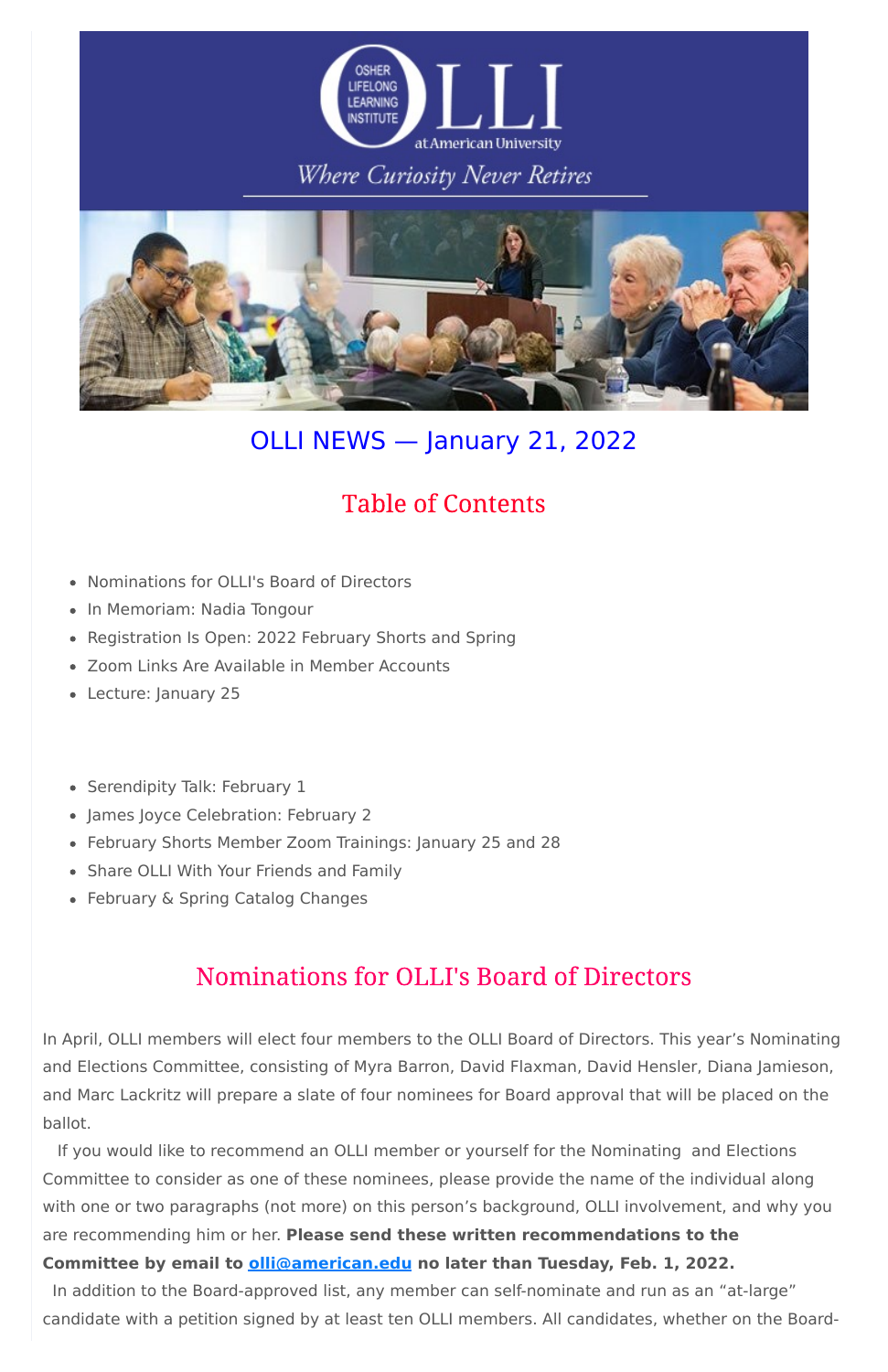approved slate or at-large, run as individuals, with the top four vote-getters being elected. In March, the OLLI office will provide petition forms and instructions for any at-large candidates.

When considering a recommendation or an at-large candidacy, please keep in mind the expectations for OLLI Board Members. Directors are expected to make every effort to attend Board meetings. Directors are expected to support OLLI's development efforts as one of their philanthropic priorities. Ours is a working board and Directors are expected to participate actively in meetings and the activities of OLLI at AU. Attendance at special events, e.g., Open House, Town Hall, Annual Meeting, is strongly encouraged. Directors must retain their membership in OLLI for the duration of their term. Board members may serve as chairs of committees, although this is not required. Committee membership is, however, strongly encouraged.

Directors are elected for one three-year term, with the opportunity to run for a second consecutive term. **Don't forget, if you have a great suggestion for a new Board Member, the Nominating and Elections Committee would like to know who it is and the reasons for your recommendation by February 1, 2022.**

### In Memoriam: Nadia Tongour

It is with sadness that we announce the passing of Nadia Tongour. Nadia was a committed member of OLLI since 2017. We extend our condolences to her family and friends. Nadia's obituary can be viewed **[here.](https://www.legacy.com/us/obituaries/washingtonpost/name/nadia-tongour-obituary?id=32256629)**

### **Registration Is Open**

#### **Registration and the Lottery**

Class sizes are determined by Study Group Leaders' requests, classroom capacity, and the office. If a study group is oversubscribed on Lottery Day, registrations in that class are subjected to a random, computerized lottery. Members who are not selected for said study group are put on a waitlist and will be emailed by the office if space becomes available.

#### **February Shorts**

The February Shorts will be held **online via Zoom** for two weeks: **February 7-11** and **February 14- 18**. Each Short course runs for 2, 3, 4, or 5 days during one of the two weeks. You may register for up to three courses for the \$75 fee. **Your course selections do not have to be all within the same week. The last day for adds/drops or refunds is Friday, February 4.**

### **Spring Semester**

The Spring Semester is **March 7-May 13.** Currently, OLLI is continuing plans to offer classes in three formats: **In-Person Only, Online Only,** and **Hybrid.** Courses meet once a week for 7-10 weeks. The \$300 membership fee allows you to sign up for three courses before the lottery. After the lottery, when you have received your class assignment letter, you can add a **fourth study group** by logging into your account. **Make sure to register before the Spring lottery on Tuesday, February 15.**

**View Spring [Semester](https://www.olli-dc.org/view_all_study_groups) and register.**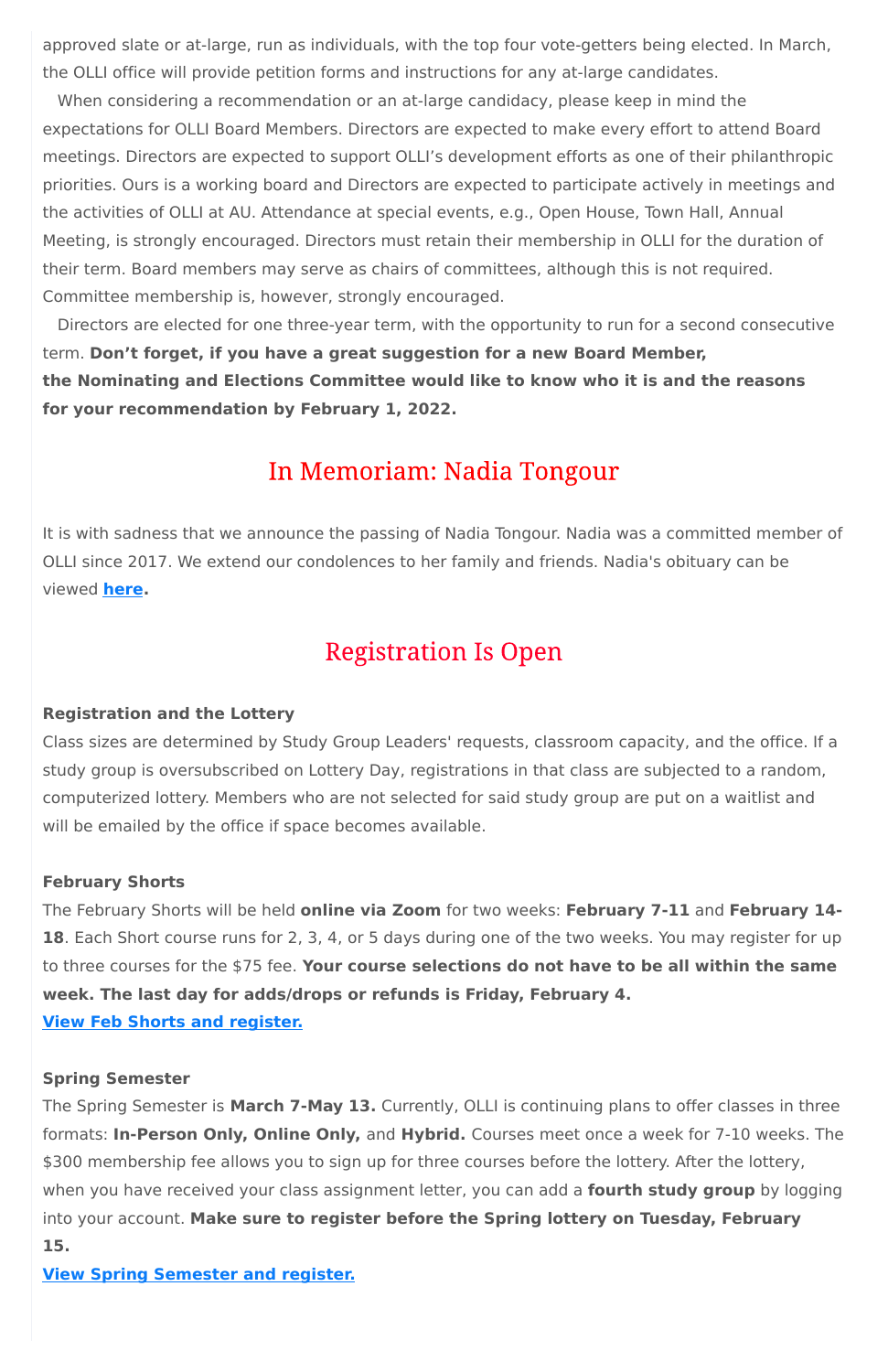## **Zooms Links Are Available in Member Accounts**

If you accidentally delete the daily e-mail with your class Zoom link, or cannot find it again, you can access the Zoom link for each of your classes by logging into your OLLI member account on the **[website](https://www.olli-dc.org/)**. The first page to come up will be the one that lists your classes (see image below). Under each class you will find the Zoom link for that class. Click the link to go into your class at the specified time. If you leave this page and need to get back, simply click your name (hyperlinked in blue) at the top of the page. View a **video [tutorial](https://vimeo.com/666099470)**.

| OSHER<br>LIFELONG<br>LEARNING<br><b>INSTITUTE</b>                               | at American University                              |  |                                                                                                                                                                                                                                                  |               | Welcome Sara!              |                  | Text Size: A A A<br>Back to Superuser Logoff<br><b>Join Mailing List</b>                                  |
|---------------------------------------------------------------------------------|-----------------------------------------------------|--|--------------------------------------------------------------------------------------------------------------------------------------------------------------------------------------------------------------------------------------------------|---------------|----------------------------|------------------|-----------------------------------------------------------------------------------------------------------|
| <b>HOME</b>                                                                     | Washington, DC<br><b>ABOUT</b><br><b>MEMBERSHIP</b> |  | <b>STUDY GROUPS</b>                                                                                                                                                                                                                              | <b>SHORTS</b> | <b>LECTURES/EVENTS</b>     | <b>GIVE</b><br>▼ | <b>CONTACT</b>                                                                                            |
| <b>MY ACCOUNT</b><br>My Account<br><b>Edit Account</b><br><b>Text Messaging</b> | <b>Update Volunteer Interests</b>                   |  | Overview<br>with OLLI, please update your volunteer interests.<br><b>MY FEBRUARY SHORTS 2022 SHORTS COURSES</b><br>Registration for February Shorts 2022 ends 2/4/2022<br><b>View Shorts Courses</b>                                             |               |                            |                  | Thank you for registering. You'll find a summary of your shorts courses below. If you'd like to volunteer |
|                                                                                 | Click on<br>Zoom link                               |  | Courses                                                                                                                                                                                                                                          |               | <b>Add a Shorts Course</b> | <b>Status</b>    | You may register for up to 3 shorts courses. You have 2 choices remaining.<br>I want to:                  |
|                                                                                 | here                                                |  | 910: The National Security/Military Challenges<br>Facing the Biden Administration<br>February 14-16<br>$9:45 - 11:15$ AM<br>Class Format: Online<br>Zoom URL: https://olli-dc-<br>org.zoom.us/j/97396647628?<br>pwd=aDdFdnRFaWp6OmpIMzJxL01vWkhr |               |                            | Registered       | Drop this class                                                                                           |

### **Lecture: January 25**



#### **10:30 AM**

#### **Patricia Cole, Child Development—The Importance of the First Three Years**

Patricia Cole leads ZERO TO THREE's work in federal policy formulation and legislative strategies in a range of areas affecting infants and toddlers, including early care and learning, home visiting, child welfare, infant-early childhood mental health, and health care. Ms. Cole has over thirty years of experience in policy at the federal and state levels. Prior to her current position, she was a consultant on children and family policy, working with ZERO TO THREE and the National After School Association. From 1989 to 1994, she served as staff to Senator Christopher J. Dodd (D-CT), Chairman of the Senate Subcommittee on Children and Families. Among her responsibilities was oversight of key programs and was instrumental in legislation that included two reauthorizations of Head Start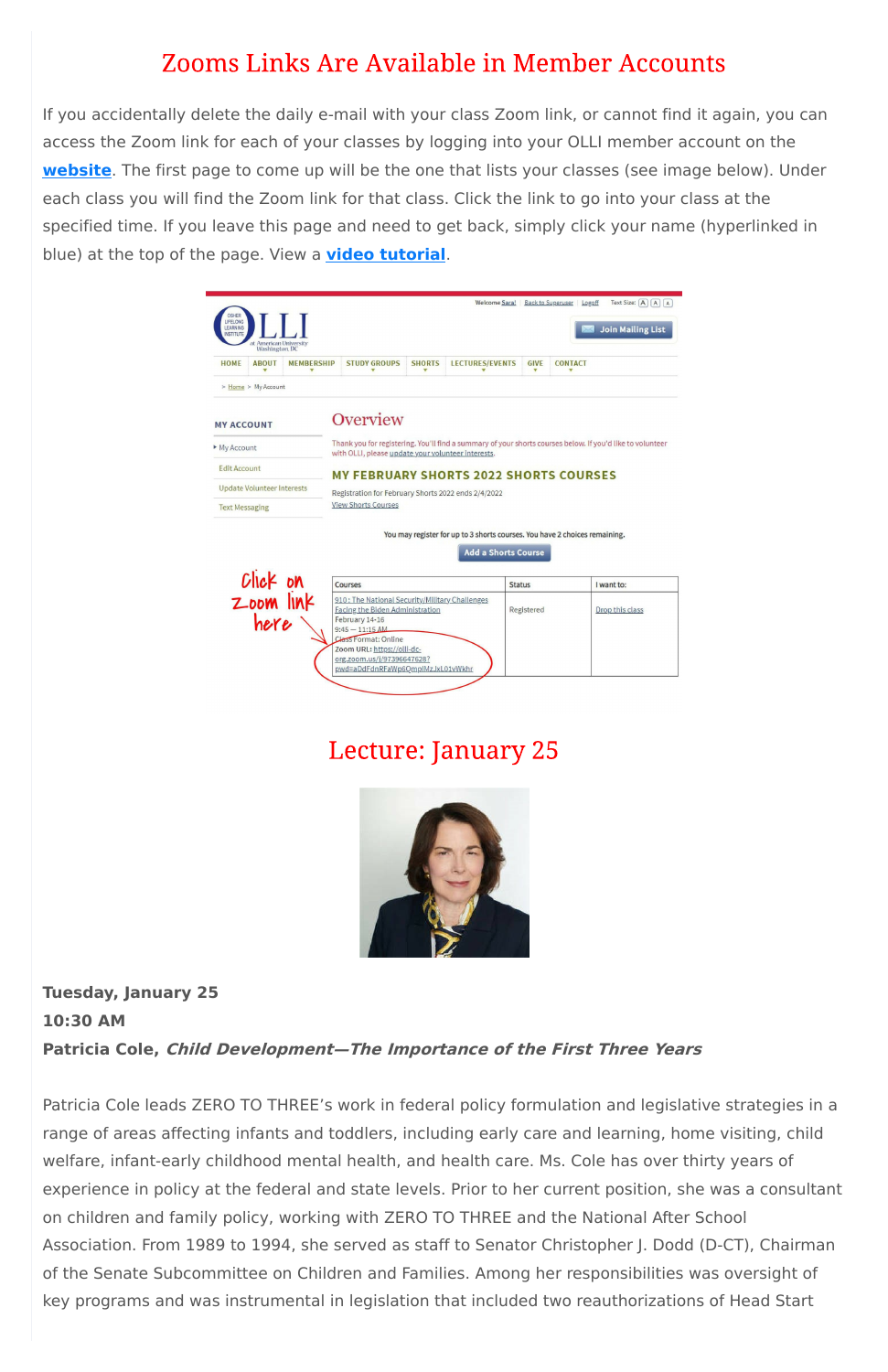and the creation of Early Head Start; reauthorizations of the Human Services Act (which included the Low-Income Home Energy Assistance and Community Services Block Grants); the Child Care and Development Block Grant; the Family and Medical Leave Act; and the Child Abuse Prevention and Treatment Act (CAPTA).

**No registration is required. The Zoom link will be e-mailed the morning of the lecture to all those subscribed to the OLLI newsletter.**

### **Serendipity Talk: Celebrating John Williams**

**Tuesday, February 1 1:00-2:30 PM Dan Sherman, Celebrating John Williams at 90**

John Williams turns 90 in February and has written some of best-known film scores of all time, including Jaws, Star Wars, E.T., and Schindler's List. This talk will review Williams' long career in the film music genre and show many movie clips he has scored, along with interviews and videos. Join us to celebrate the contributions of this great composer and enjoy some of his greatest scores while learning about their place in the history of film music.

Attendees are invited to an online cast party the following day, Thursday, February 3, at 2:00 PM. The Zoom link will be sent out to registrants that morning for anyone who would like to attend. The webpage for the event, where the program and script are available, is at **James Joyce Birthday [Celebration](https://sites.google.com/view/jajoycebirthday2021/james-joyce-birthday-2022?authuser=0) 02-02-2022**. There are also materials from a short introductory course to Ulysses (PDQ Joyce) and last year's JJ birthday celebration.

### **February Shorts Member Zoom Trainings**

Dan Sherman has taught several courses on musical theater and film musicals at OLLI, along with many other venues in the area. He holds his PhD in economics from Cornell and retired as Managing Director at the American Institutes for Research.

**No registration is required. The Zoom link will be e-mailed the morning of the talk to all those subscribed to the OLLI newsletter.**

# **James Joyce Birthday Celebration**

OLLI at AU will celebrate **James Joyce's birthday** on **Wednesday, February 2** from **2:00-5:30 PM online via Zoom**. This will mark the 100th anniversary of the publication of Ulysses. The Zoom link will be emailed the morning of the event to everyone who **[registers](https://www.olli-dc.org/EventRegistration/Register/894)**.

You're welcome to participate as a reader or listener in the celebration. If you would like to be a reader please let the organizer, Bob Kolodney, know at **[bobkolive@gmail.com](mailto:bobkolive@gmail.com)**. Thus far we have 10 readers, but we have room for more.

The program will consist of readings of passages from all 18 chapters of Ulysses, preceded by passages from some writers who influenced Joyce and followed by passages of writers influenced by him.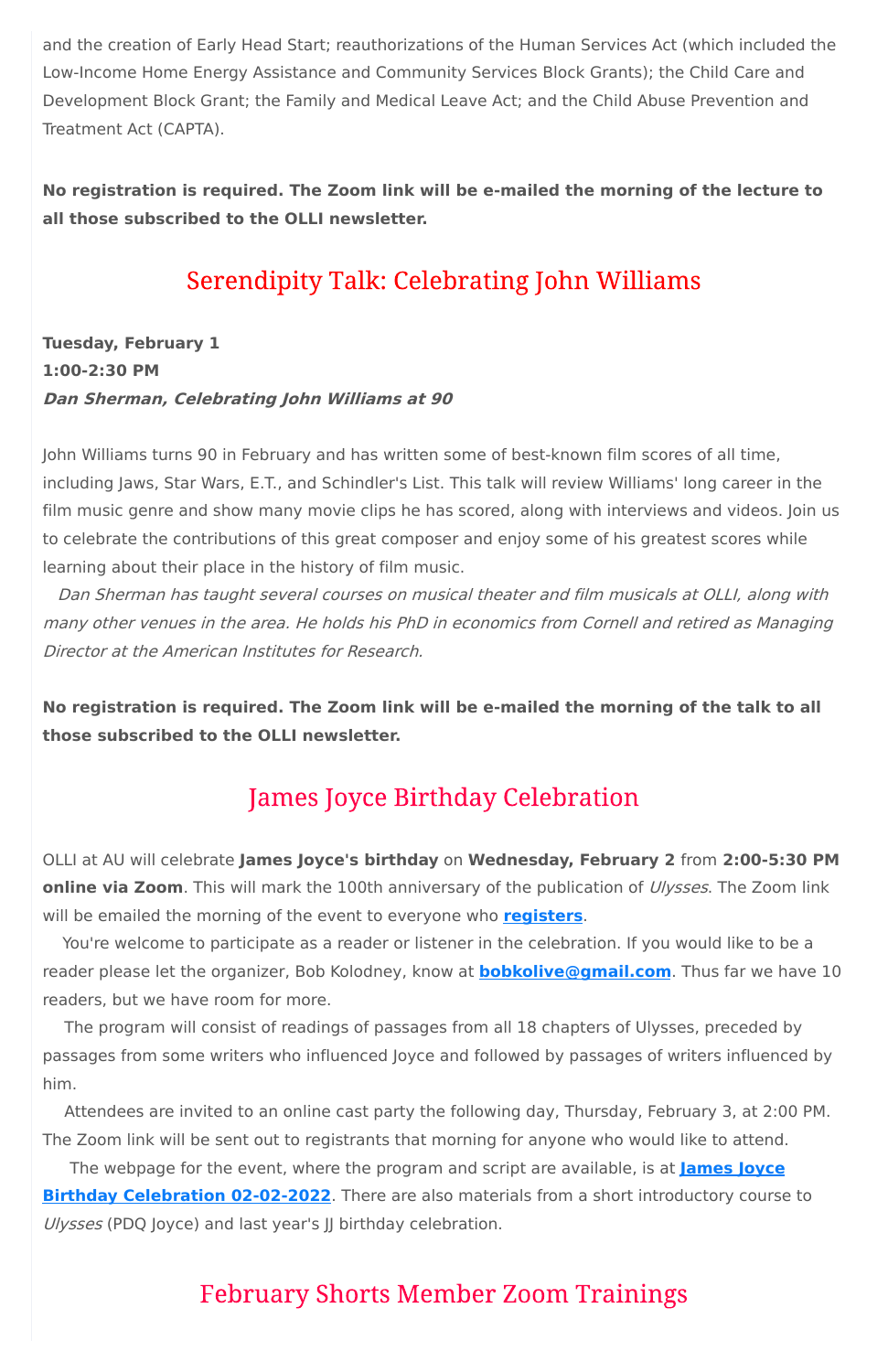### **Learn how to use Zoom in an OLLI class:**

- Navigating the controls;
- Speaker view vs. Gallery view;
- How SGLs will manage discussions and Q&A;
- Join classes early to ensure your camera and microphone are working;
- Use your full name on screen;
- Etiquette for Zoom; and
- Learn how to get your class zoom link from the OLLI website

### **Zoom Training Dates**

Tuesday, January 25, 1:00–2:00 PM **[Register](https://www.olli-dc.org/events/MembertrainingJan25)** Friday, January 28, 11:00 AM–12:00 PM **[Register](https://www.olli-dc.org/events/MembertrainingJan28)**

# **Share OLLI With Your Friends and Family**

Staying connected is more important now than ever! Taking OLLI classes via Zoom allows our learning community to stay connected while broadening its horizons and extending its reach. We miss being able to have all in-person classes, but we have adapted, and even thrived, in the age of Zoom-learning.

**February Shorts** \*\*All February Shorts courses are now online.\*\* **911: The Development of Financial Legislation**: CANCELLED **943: Relativity**: CANCELLED **951: Sound Revolutions—A Brief History of Recorded Sound:** CANCELLED **955: Introduction to Creative Stamping:** CANCELLED

Now is the time to tell your friends and family, near and far, that we invite them to join the OLLI experience this fall. OLLI at American University is one of 124 OLLIs around the country, all of which are currently online. Each is unique in course content and delivery, but all are dedicated to lifelong learning in their [communities.](https://sps.northwestern.edu/oshernrc/files_nrc/lli_directory_2019.pdf) Whether your friends explore our program or an **OLLI near them**, they will be in for a treat by taking an OLLI class.

# **February & Spring Catalog Changes**

**956: 21st-Century Art:** No reading is required.

**962: Lady Chatterley's Lover**: **Then and Now**: CANCELLED

**964: Book and a Movie**: CANCELLED

Spring:

**113: Shakespeare's Political Theory:** Now meets Mondays at 11:45 AM, from March 7. **200: The Neuroscience of Conflict:** Format has changed to ONLINE. **444: Algorithms—How Machines Think:** CANCELLED **633: Wallace Stevens and Company:** Format has changed to ONLINE. **646: How to Wash A Child's Heart:** Format has changed to ONLINE. **655: Early Twentieth-Century American Fiction:** CANCELLED **690: Anglo-Indian Novels:** Format has changed to ONLINE.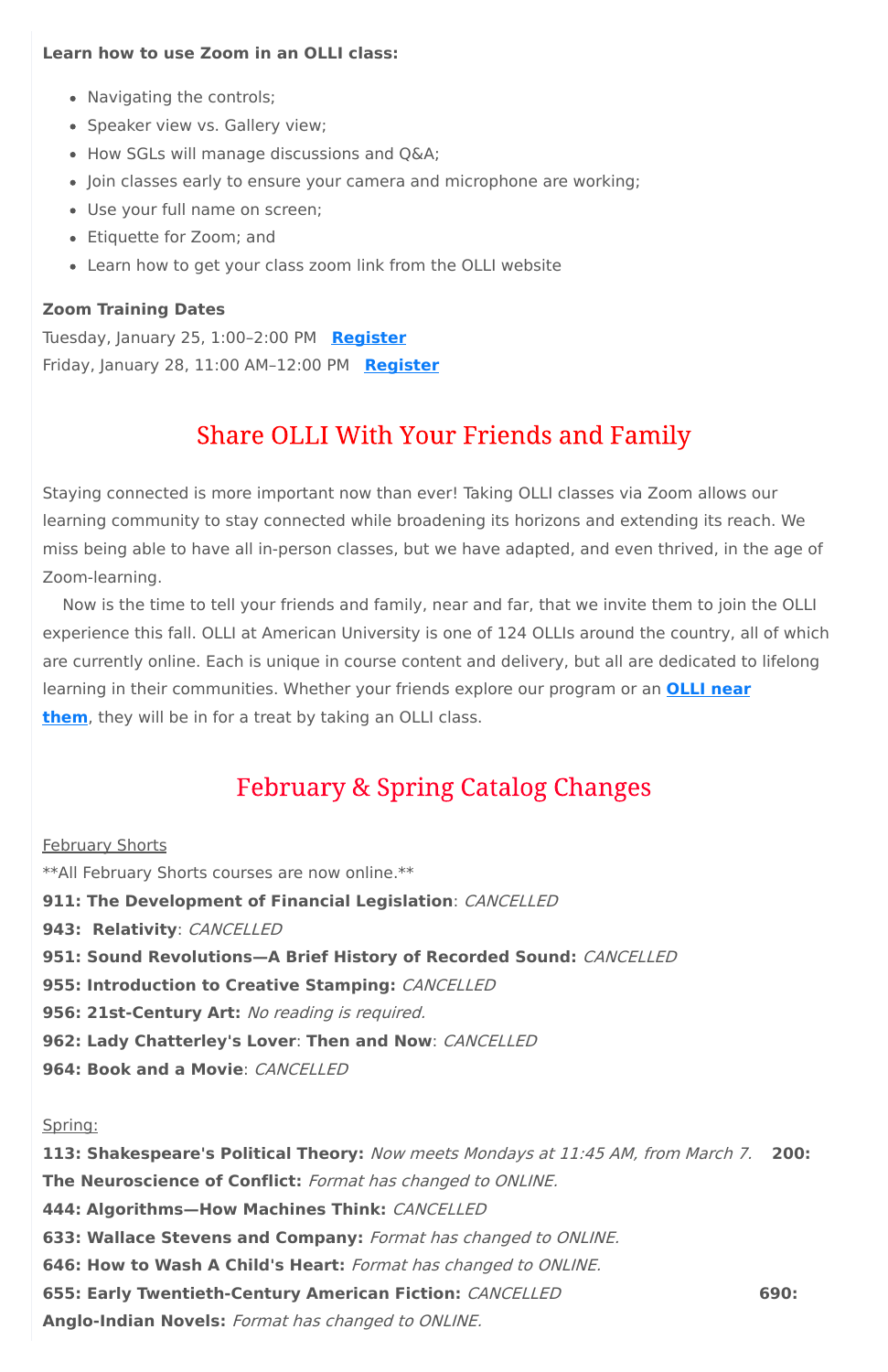### **February Shorts Books at Politics & Prose**

All February Shorts books are available at Politics & Prose except for the book listed for the class below.

### **961: De l'utilisation de la Femme dans Bel-Ami de Guy de Maupassant**

### **Book: Bel-Ami**

This book is an Amazon published edition which is only available through Amazon.

### **American University News & Events**

### **Center for Israel Studies**

This spring, American University's Jewish Studies Program and Center for Israel Studies together host a new webinar series of four talks: **"Europe's Jews Before the Holocaust,"** thanks to the generosity of the Knapp Family Foundation.

### **Wednesday, January 26**

### **1:00 PM, Online**

### **In the Midst of Civilized Europe: The Pogroms of 1918–1921 and the Onset of the Holocaust.**

Between 1918 and 1921, over a hundred thousand Jews were murdered in Ukraine. Acclaimed historian Jeffrey Veidlinger shows for the first time how this wave of genocidal violence created the conditions for the Holocaust. This first event is moderated by Michael Brenner, Abensohn Chair in Israel Studies. **[Register](https://www.eventbrite.com/e/europes-jews-before-the-holocaust-series-jeffrey-veidlinger-january-26-tickets-227252176377)**.

### **Wednesday, February 2**

#### **1:00 PM, Online**

### **International Jewish Humanitarianism in the Age of the Great War**

In 1914, seven million Jews across Eastern Europe and the Eastern Mediterranean were caught in the crossfire of warring empires. In response, American Jews developed a new model of humanitarian relief for their suffering brethren abroad. Join author Jaclyn Granick in a discussion with host Lisa Leff. **[Register](https://www.eventbrite.com/e/europes-jews-before-the-holocaust-jaclyn-granick-february-2-tickets-243129144817)**.

#### **School of International Service**

**Friday, January 28**

**11:00 AM, Online**

### **China's Civilian Army: The Inside Story of China's Quest for Global Power**

Bloomberg reporter Peter Martin will discuss his recent book with Ambassador Piper Campbell, a career diplomat whose areas of expertise include East Asia and navigating multilateral organizations.

### **[Register](https://www.eventbrite.com/e/sis-or-pvs-crs-program-event-peter-martin-wamb-piper-campbell-tickets-243189555507?aff=erelpanelorg)**.

### **School of Public Affairs**

**Monday, January 24**

**4:00 PM, Online**

#### **Sine Institute: How I Helped Build <sup>a</sup> Movement to End Gun Violence**

Shannon Watts speaks about how she founded Moms Demand Action, one of the nation's largest